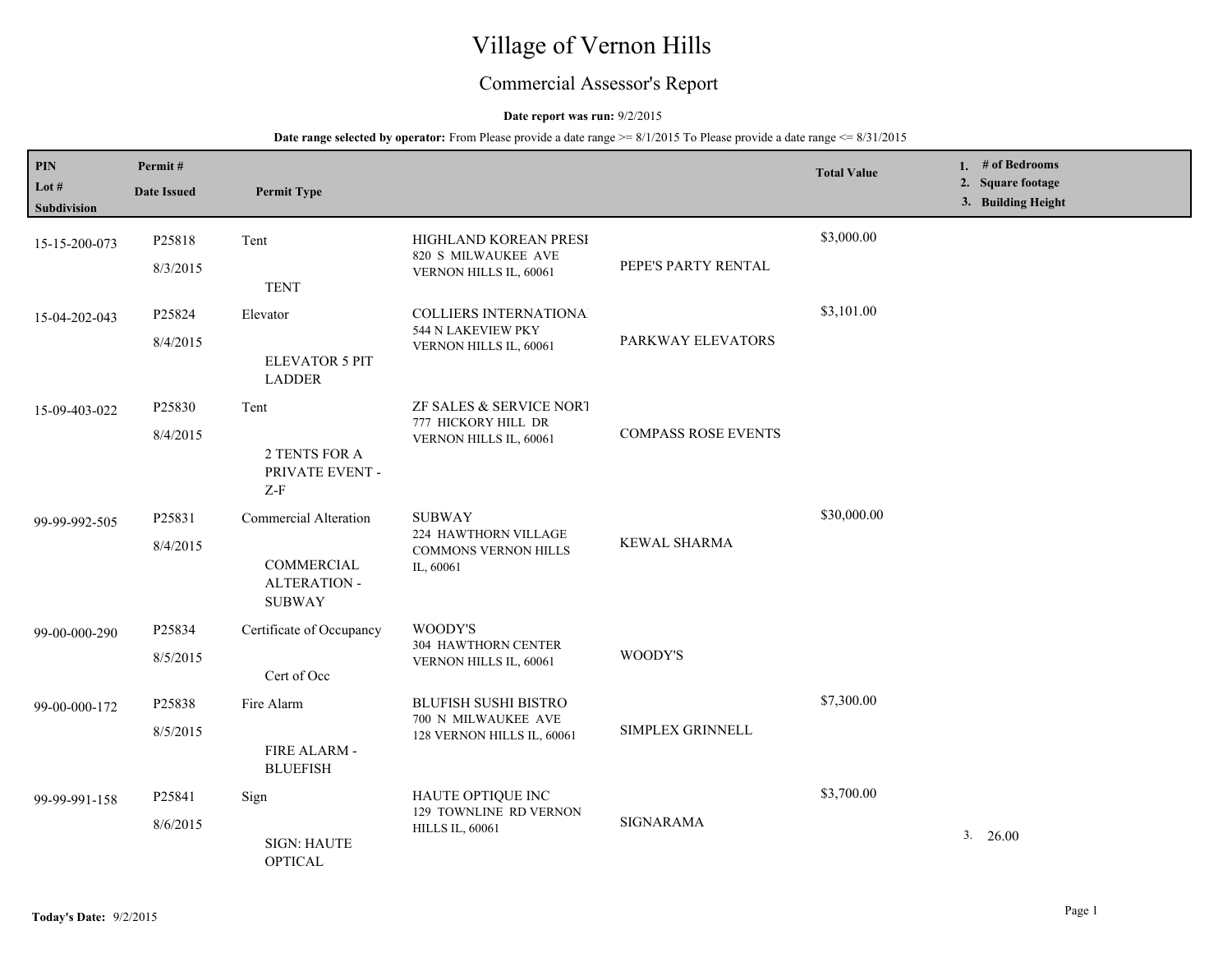| $\mathbf{PIN}$<br>Lot $#$<br>Subdivision | Permit#<br><b>Date Issued</b> | <b>Permit Type</b>                                                                                                                     |                                                                        |                                       | <b>Total Value</b> | 1. $#$ of Bedrooms<br>2. Square footage<br>3. Building Height |
|------------------------------------------|-------------------------------|----------------------------------------------------------------------------------------------------------------------------------------|------------------------------------------------------------------------|---------------------------------------|--------------------|---------------------------------------------------------------|
| 99-99-101-512                            | P25842<br>8/6/2015            | Fence<br><b>FENCE AROUND</b><br><b>POOL</b>                                                                                            | 0 MANOR HOMES VERNON<br><b>HILLS IL, 60061</b>                         | AMERI DREAM FENCE                     | \$11,547.00        | 3.600                                                         |
| 15-09-401-046                            | P25843<br>8/6/2015            | Fire Sprinklers<br><b>FIRE SPRINKLER</b><br>-CLEAN AGENT<br>FIRE SUPPRESSION<br><b>SYSTEM FOR</b><br><b>DATA SERVER</b><br><b>ROOM</b> | <b>600 CORPORATE WOODS</b><br>PKWY VERNON HILLS IL,<br>60061           | FREDRICKSEN FIRE EQUIPI               | \$11,000.00        |                                                               |
| 15-15-103-037                            | P25847<br>8/7/2015            | Misc. Commercial<br><b>DEMO AND</b><br><b>REBUILD</b><br>RETAINING WALL                                                                | OIL DRI CORPORATION<br>777 FOREST EDGE DR<br>VERNON HILLS IL, 60061    | DG HARDSCAPES & DESIGN                | \$9,090.00         |                                                               |
| 99-99-101-738                            | P25902<br>8/10/2015           | Certificate of Occupancy<br><b>ZIPPY PETS</b>                                                                                          | <b>ZIPPY PETS</b><br>1001 HAWTHORN CENTER<br>VERNON HILLS IL, 60061    | EXTREME ENTERTINEMEN<br><b>AURORA</b> |                    |                                                               |
| 99-99-101-738                            | P25907<br>8/10/2015           | Security System<br>$\ensuremath{\textup{\textbf{CCTV}}}$                                                                               | <b>ZIPPY PETS</b><br>1001 HAWTHORN CENTER<br>VERNON HILLS IL, 60061    | ADT SECURITY SERVICES,                | \$417.00           |                                                               |
| 99-99-100-869                            | P25909<br>8/11/2015           | Parking Lot<br>2015: MISC<br>PATCHING,<br>CRACKFILL,<br>CATCH BASIN,<br><b>STRIPE</b><br><b>BETWEEN 261-471</b><br><b>TOWNLINE</b>     | <b>ASPEN POINTE</b><br>0 ASPEN POINTE VERNON<br><b>HILLS IL, 60061</b> | PATRIOT MAINTENANCE IN                | \$6,911.00         |                                                               |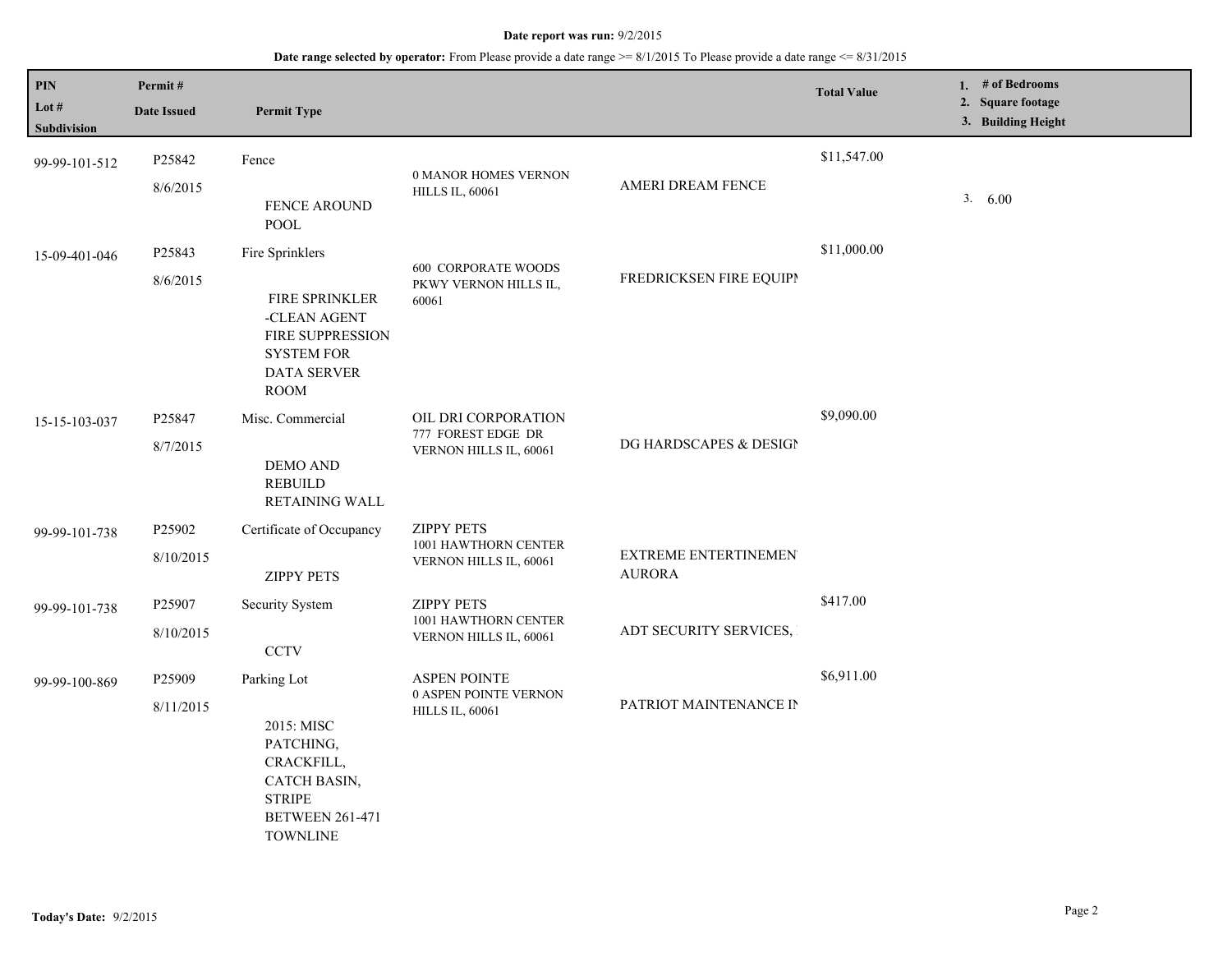| PIN                    | Permit#             |                                                                                                                      |                                                                                                            |                      | <b>Total Value</b> | 1. # of Bedrooms<br>2. Square footage |
|------------------------|---------------------|----------------------------------------------------------------------------------------------------------------------|------------------------------------------------------------------------------------------------------------|----------------------|--------------------|---------------------------------------|
| Lot $#$<br>Subdivision | <b>Date Issued</b>  | <b>Permit Type</b>                                                                                                   |                                                                                                            |                      |                    | 3. Building Height                    |
| 99-99-101-068          | P25910<br>8/11/2015 | Parking Lot                                                                                                          | VERNON HILLS TOWN CEN<br>0 VERNON HILLS TOWN<br>PATRIOT MAINTENANCE IN<br>CENTER VERNON HILLS IL,<br>60061 |                      | \$4,250.00         |                                       |
|                        |                     | 2015: CATCH<br>BASINS, APHALT,<br>CRACKFILL,<br><b>STRIPE AT</b><br>1220 RT 45, 1255<br>TOWN CENTER,<br>AND PNC BANK |                                                                                                            |                      |                    |                                       |
| 99-99-100-648          | P25912              | Certificate of Occupancy                                                                                             | <b>HICKORY FARMS</b><br>2016 HAWTHORN CENTER<br>VERNON HILLS IL, 60061                                     | <b>HICKORY FARMS</b> |                    |                                       |
|                        | 8/11/2015           | HICKORY FARMS -<br>TEMP KIOSK - C OF<br>$\Omega$                                                                     |                                                                                                            |                      |                    |                                       |
| 15-05-425-016          | P25919              | Fence                                                                                                                | 300 ALBERT DR VERNON                                                                                       | <b>JESSICA YEZEK</b> | \$1,700.00         |                                       |
|                        | 8/12/2015           | <b>FENCE</b>                                                                                                         | <b>HILLS IL, 60061</b>                                                                                     |                      |                    |                                       |
| 99-99-999-925          | P25938              | Commercial Alteration                                                                                                | TDI PACKAGING SYSTEMS<br>974 CORPORATE WOODS                                                               | VAN VLISSENGEN       | \$30,000.00        |                                       |
|                        | 8/17/2015           | OFFICE/WAREHOU<br><b>SE BUILDOUT</b>                                                                                 | PKY VERNON HILLS IL, 60061                                                                                 |                      |                    |                                       |
| 11-33-401-017          | P25941              | Parking Lot                                                                                                          | 326 CENTER DR VERNON                                                                                       | <b>ROSE PAVING</b>   | \$4,130.00         |                                       |
|                        | 8/18/2015           | PARKINGLOT<br><b>SEALCOATING</b><br>AND STRIPPING                                                                    | <b>HILLS IL, 60061</b>                                                                                     |                      |                    |                                       |
| 99-99-101-197          | P25944              | Commercial Alteration                                                                                                | <b>MARIANO'S</b><br>1720 MILWAUKEE VERNON                                                                  |                      | \$277,834.00       |                                       |
|                        | 8/18/2015           | <b>REBUILD VERO</b><br>CAFE, DELI, SUSHI<br><b>BAR, BAKERY</b><br>AREA, HOT FOODS<br>AND CHEESE<br>AREA              | <b>HILLS IL, 60061</b>                                                                                     |                      |                    |                                       |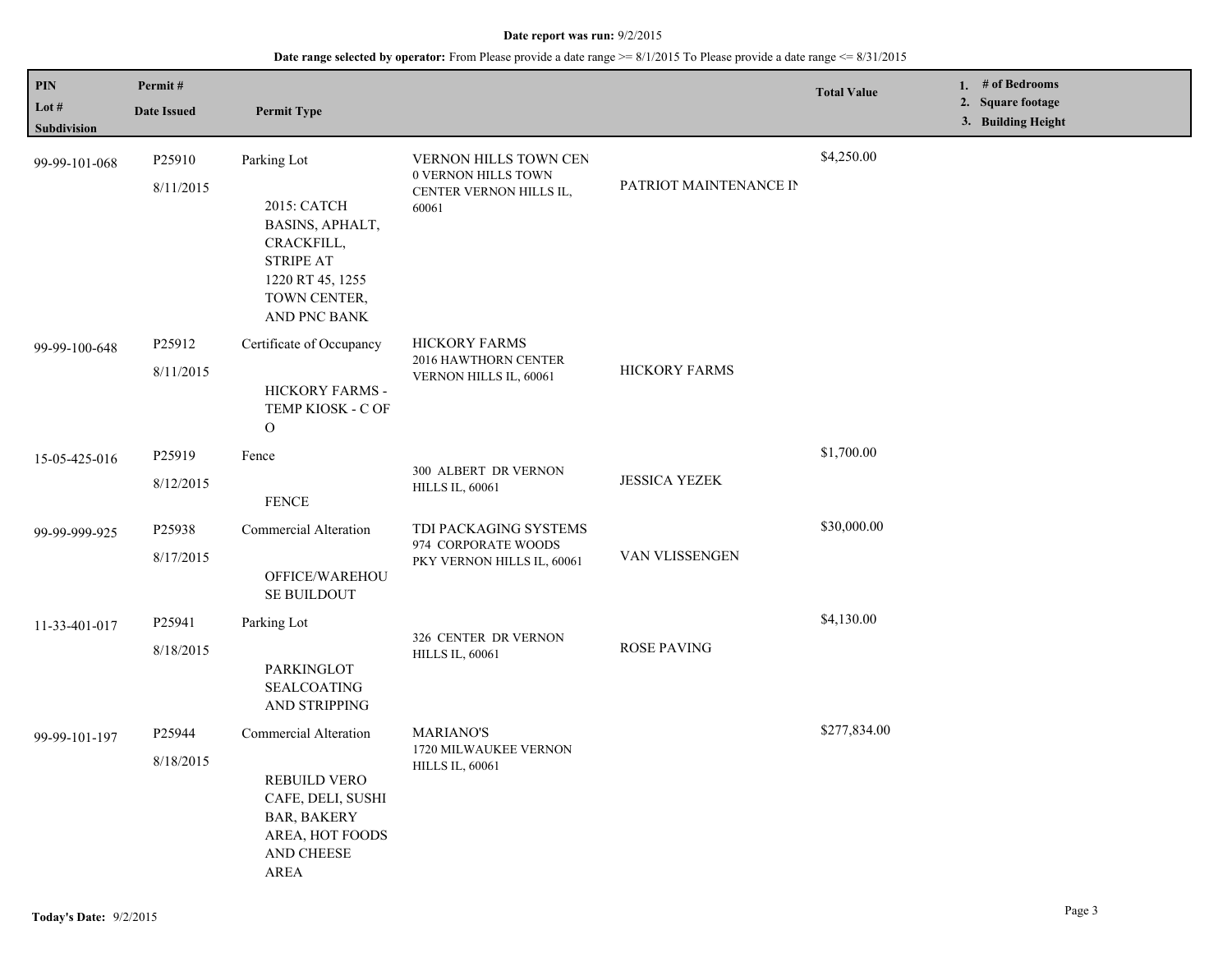| PIN<br>Lot $#$<br><b>Subdivision</b> | Permit#<br><b>Date Issued</b>   | <b>Permit Type</b>                                                          |                                                                                         |                                         | <b>Total Value</b> | 1. # of Bedrooms<br>2. Square footage<br>3. Building Height |
|--------------------------------------|---------------------------------|-----------------------------------------------------------------------------|-----------------------------------------------------------------------------------------|-----------------------------------------|--------------------|-------------------------------------------------------------|
| 99-99-101-639                        | P <sub>25945</sub><br>8/18/2015 | <b>Commercial Alteration</b><br>AMC -<br><b>ALTERATION</b>                  | AMC HAWTHORN MALL 12<br><b>675 HAWTHORN CENTER</b><br>VERNON HILLS IL, 60061            | <b>GASTINGER WALKER HARI</b>            | \$100,000.00       |                                                             |
| 99-99-996-593                        | P <sub>25947</sub><br>8/18/2015 | Certificate of Occupancy<br>LA ROSA INN                                     | LA ROSA INN<br>1356 S MILWAUKEE AV<br>VERNON HILLS IL, 60061                            | <b>LA ROSA INN</b>                      |                    |                                                             |
| 15-03-102-006                        | P25950<br>8/19/2015             | Parking Lot<br>PARKING LOT 2015                                             | RIVERTREE SHOPPING CEN<br>701 N MILWAUKEE AV<br>VERNON HILLS IL, 60061                  | <b>GREAT LAKES PAVING</b>               | \$272,700.00       |                                                             |
| 99-99-992-259                        | P25951<br>8/19/2015             | HVAC - Combination<br>HVAC - SAME AS<br>THEY HAVE                           | <b>WENDY'S RESTAURANT</b><br>210 TOWNLINE RD VERNON<br><b>HILLS IL, 60061</b>           | A-1 SERVICES, INC                       | \$7,500.00         |                                                             |
| 99-99-101-068                        | P25952<br>8/19/2015             | Parking Lot<br>PARKING LOT<br>2015:<br>SEALCOAT, STRIPE<br>, SPECIFIC AREAS | <b>VERNON HILLS TOWN CEN</b><br>0 VERNON HILLS TOWN<br>CENTER VERNON HILLS IL,<br>60061 | A & J PAVING                            | \$13,000.00        |                                                             |
| 15-08-200-009                        | P <sub>25960</sub><br>8/20/2015 | Sign<br><b>SIGN</b>                                                         | <b>MOBIL</b><br>202 W ROUTE 45 VERNON<br><b>HILLS IL, 60061</b>                         | A & Q ELECTRICAL SVC., IN               | \$1,000.00         | 3. 73.38                                                    |
| 15-04-201-018                        | P <sub>25961</sub><br>8/20/2015 | Parking Lot<br>PARKING LOT 2015                                             | TOWNLINE COMMONS<br>555 E TOWNLINE RD<br>VERNON HILLS IL, 60061                         | NC CONCRETE                             | \$75,000.00        |                                                             |
| 99-99-101-206                        | P <sub>25966</sub><br>8/21/2015 | Misc. Commercial<br><b>DIGITAL ORDER</b><br><b>SCREEN</b>                   | <b>STARBUCKS</b><br>1240 E ROUTE 45 unit 200<br>VERNON HILLS IL, 60061                  | SES SITE ENHANCEMENT<br><b>SERVICES</b> | \$4,500.00         |                                                             |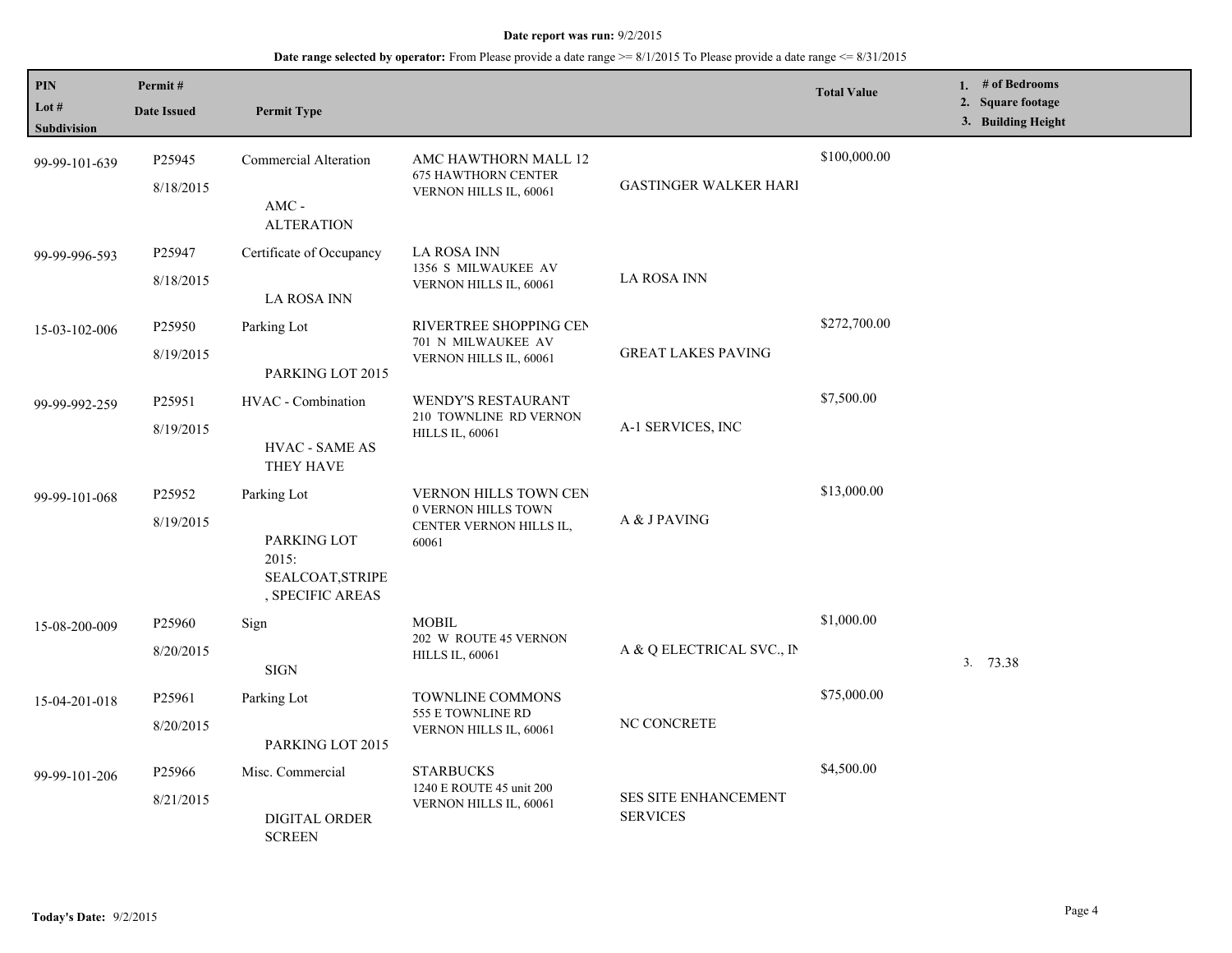| $\mathbf{PIN}$<br>Lot #<br>Subdivision | Permit#<br><b>Date Issued</b> | <b>Permit Type</b>                                                                                                                                   |                                                                             |                                                | <b>Total Value</b> | 1. $#$ of Bedrooms<br>2. Square footage<br>3. Building Height |
|----------------------------------------|-------------------------------|------------------------------------------------------------------------------------------------------------------------------------------------------|-----------------------------------------------------------------------------|------------------------------------------------|--------------------|---------------------------------------------------------------|
| 99-99-100-883                          | P25967<br>8/21/2015           | Misc. Commercial<br>DIGITAL ORDER<br><b>SCREEN</b>                                                                                                   | STARBUCKS COFFEE COMI<br>271 TOWNLINE suite 100<br>VERNON HILLS IL, 60061   | <b>SES SITE ENHANCEMENT</b><br><b>SERVICES</b> | \$4,500.00         |                                                               |
| 99-99-101-192                          | P25968<br>8/21/2015           | Misc. Commercial<br>DIGITAL ORDER<br><b>SCREEN</b>                                                                                                   | <b>STARBUCKS</b><br>1640 MILWAUKEE unit 100<br>VERNON HILLS IL, 60061       | SES SITE ENHANCEMENT<br><b>SERVICES</b>        | \$4,500.00         |                                                               |
| 99-99-101-197                          | P25972<br>8/21/2015           | Fire Sprinklers<br>FIRE SPRINKLERS                                                                                                                   | <b>MARIANO'S</b><br>1720 MILWAUKEE VERNON<br><b>HILLS IL, 60061</b>         | UNITED STATES ALLIANCE                         | \$1,729.00         |                                                               |
| 99-99-101-181                          | P25974<br>8/24/2015           | Antenna<br><b>ANTENNA-</b><br><b>REPLACE</b><br><b>EXISTING</b><br><b>ANTENNA IN</b><br>POSITION 1,<br><b>INSTALL RADIO IN</b><br><b>EACH SECTOR</b> | VERNON HILLS POLICE CO<br>740 LAKEVIEW suite A<br>VERNON HILLS IL, 60061    | <b>MASTEC NETWORK SOLUT</b>                    | \$25,000.00        |                                                               |
| 99-00-000-200                          | P25978<br>8/24/2015           | Misc. Electrical<br>DISCONNECT &<br><b>RECONNECT</b><br>ELECTRICAL FOR<br><b>GONDOLA MOVES</b>                                                       | <b>BEST BUY</b><br>701 N MILWAUKEE AVE<br>152 VERNON HILLS IL, 60061        | MC2 ELECTRIC INC                               | \$4,000.00         |                                                               |
| 99-99-999-300                          | P25987<br>8/24/2015           | Certificate of Occupancy<br><b>CO: RHONDA</b><br><b>KOTARINOS</b><br>PHYSICAL<br><b>THERAPY</b>                                                      | RHONDA KOTARINOS PHY<br>250 E CENTER DR suite 102<br>VERNON HILLS IL, 60061 |                                                |                    |                                                               |